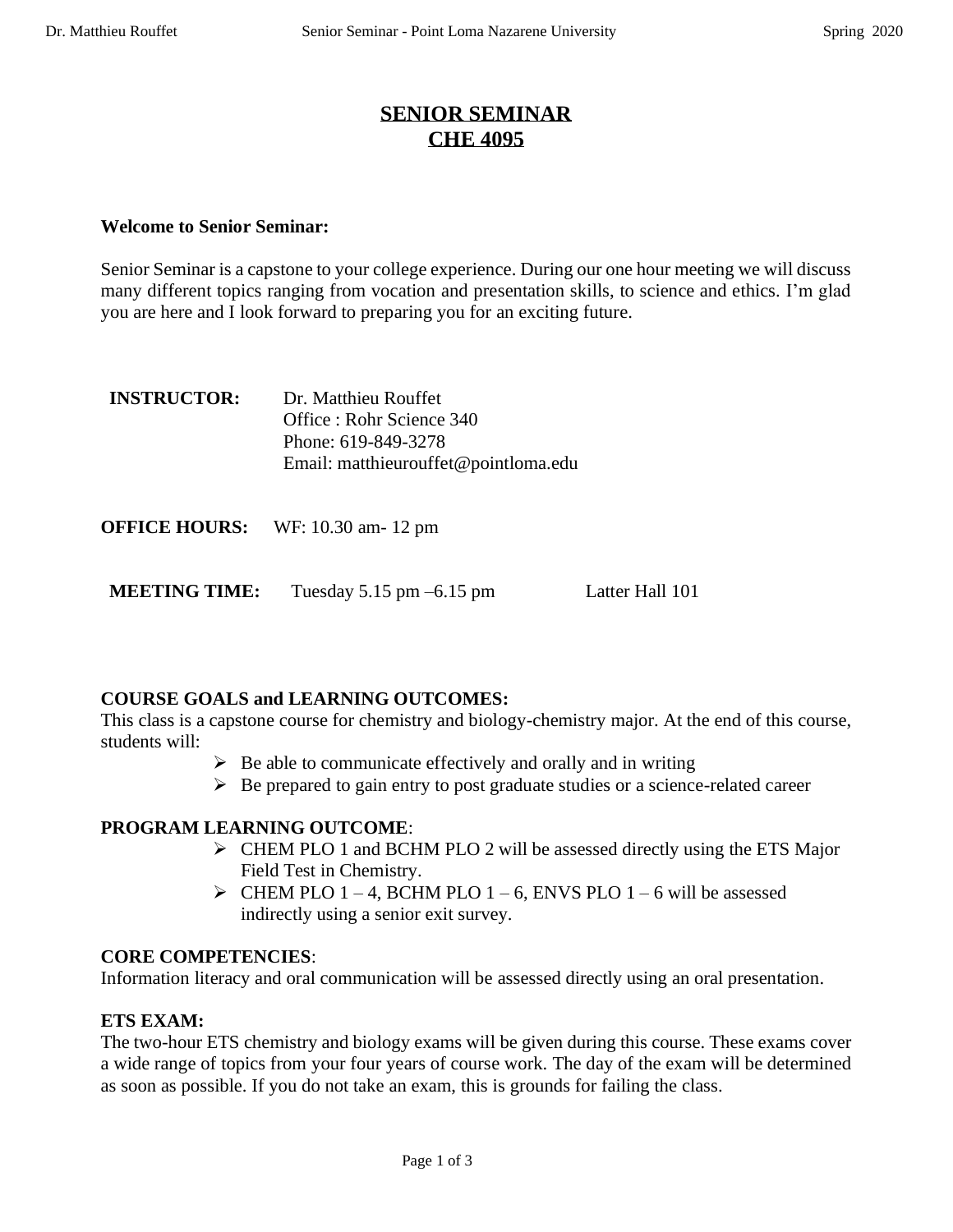#### **ACADEMIC HONESTY**

Students should demonstrate academic honesty by doing original work and by giving appropriate credit to the ideas of others. Academic dishonesty is the act of presenting information, ideas, and/or concepts as one's own when in reality they are the results of another person's creativity and effort. A faculty member who believes a situation involving academic dishonesty has been detected may assign a failing grade for that assignment or examination, or, depending on the seriousness of the offense, for the course. Faculty should follow and students may appeal using the procedure in the university Catalog. See [Academic Policies](http://catalog.pointloma.edu/content.php?catoid=18&navoid=1278) for definitions of kinds of academic dishonesty and for further policy information.

### **ACADEMIC ACCOMMODATIONS**

If you have a diagnosed disability, please contact PLNU's Disability Resource Center (DRC) within the first two weeks of class to demonstrate need and to register for accommodation by phone at 619- 849-2486 or by e-mail at [DRC@pointloma.edu.](mailto:DRC@pointloma.edu) See [Disability Resource Center](http://www.pointloma.edu/experience/offices/administrative-offices/academic-advising-office/disability-resource-center) for additional information.

### **ATTENDANCE AND PARTICIPATION**

Regular and punctual attendance at all classes is considered essential to optimum academic achievement. If the student is absent from more than 10 percent of class meetings, the faculty member can file a written report which may result in de-enrollment. If the absences exceed 20 percent, the student may be de-enrolled without notice until the university drop date or, after that date, receive the appropriate grade for their work and participation. See [Academic Policies](http://catalog.pointloma.edu/content.php?catoid=18&navoid=1278) in the Undergraduate Academic Catalog.

Grading: One (1) Oral presentation, one (1) resume/cover letter assignment will be given during the semester. Make-up assignments will be arranged only if the instructor is contacted prior to the scheduled time and then only if you present an institutionally valid excuse.

## **EVALUATION:**

The activities described above will contribute to your total course grade according to the following:

- ➢ Oral presentation/project ………. 30%
- ➢ Participation……………………. 50%
- ➢ Resume/cover letter.….………… 20%

Letter grades will be assigned at the end of the course based on your percentage of total possible points, according to the following scale:

| $A. 90 - 92.9 %$          | $\mathbf{A}$ 93 – 100 % |                     |
|---------------------------|-------------------------|---------------------|
| <b>B</b> . $80 - 82.9%$   | <b>B</b> $83 - 86.9$ %  | $B_+$ 87 – 89.9 %   |
| $C. 70 - 72.9 %$          | $C$ 73 – 76.9 %         | $C_{+}$ 77 – 79.9 % |
| <b>D</b> . $60 - 62.9 \%$ | <b>D</b> $63 - 66.9$ %  | $D_{+}$ 67 – 69.9 % |
| $F \le 59.9\%$            |                         |                     |